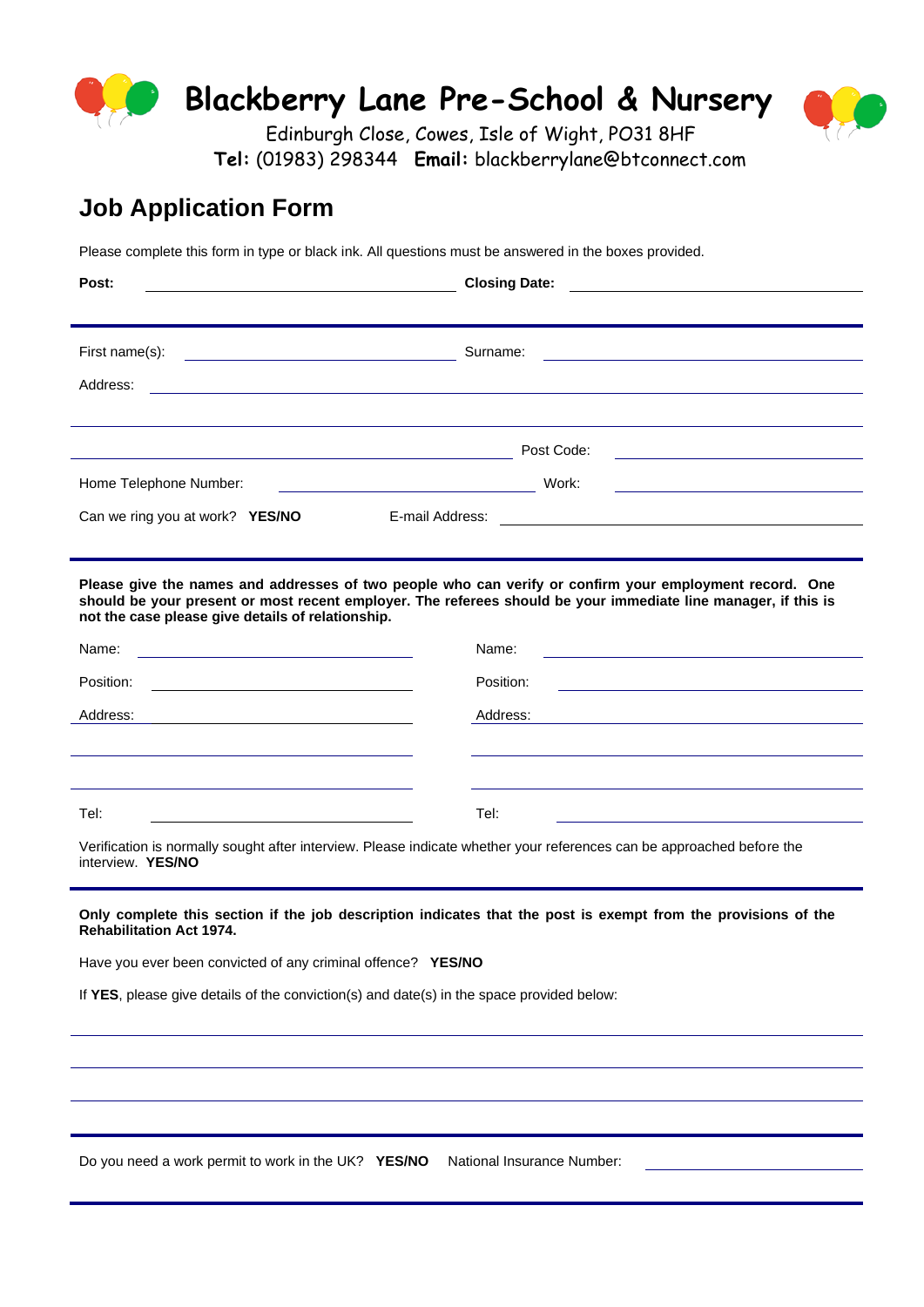# **Qualifications Achieved:**

| Secondary Schools,<br>Colleges, Universities | From: | $\overline{\text{To:}}$ | <b>Brief Details of Courses:</b> | Grade: |
|----------------------------------------------|-------|-------------------------|----------------------------------|--------|
|                                              |       |                         |                                  |        |
|                                              |       |                         |                                  |        |
|                                              |       |                         |                                  |        |
|                                              |       |                         |                                  |        |
|                                              |       |                         |                                  |        |
|                                              |       |                         |                                  |        |
|                                              |       |                         |                                  |        |
|                                              |       |                         |                                  |        |

#### **Study currently being undertaken:**

| Secondary Schools<br>Colleges, Universities | From: | To: | <b>Brief Details of Courses:</b> | Grade: |
|---------------------------------------------|-------|-----|----------------------------------|--------|
|                                             |       |     |                                  |        |
|                                             |       |     |                                  |        |
|                                             |       |     |                                  |        |

Professional or other qualifications, apprenticeships, memberships of professional organisations:

# **Other training you have received which you consider relevant:**

#### **DISABILITY OR HEALTH PROBLEMS DO NOT PRECLUDE FULL CONSIDERATION FOR THE JOB AND APPLICATIONS FROM DISABLED PERSONS ARE WELCOMED.**

### **Health**

| Please give number of sick days in last 12 months                       |  |
|-------------------------------------------------------------------------|--|
| Please give number of separate occurrences of illness in last 12 months |  |

Do you have a driving licence? **YES/NO** Do you have reasonable access to public transport? **YES/NO**

Do you have access to a vehicle? **YES/NO**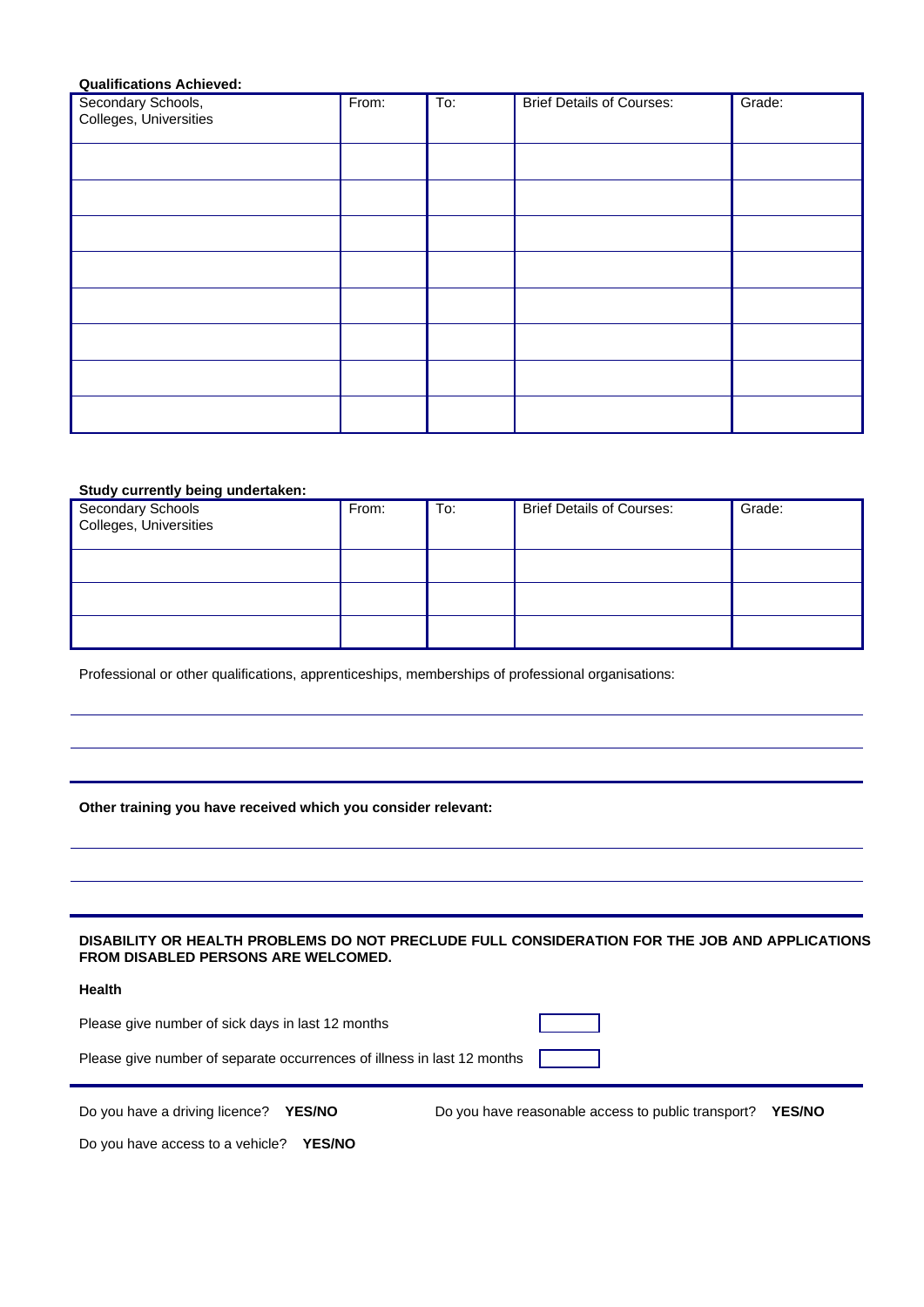# **Employment:**

| Current/most recent employer:       |                                                                                                                       | <u> 1980 - Antonio Alemania, prima postala de la contrada de la contrada de la contrada de la contrada de la con</u>  |  |
|-------------------------------------|-----------------------------------------------------------------------------------------------------------------------|-----------------------------------------------------------------------------------------------------------------------|--|
| Address:                            |                                                                                                                       | <u> 1989 - Jan Samuel Barbara, margaret e a seu a component de la propia de la propia de la propia de la propia d</u> |  |
|                                     |                                                                                                                       |                                                                                                                       |  |
|                                     |                                                                                                                       | Post Code: <u>_______________________</u>                                                                             |  |
| Date Started:                       | Until:                                                                                                                |                                                                                                                       |  |
| Job Title:                          | <u> 1989 - Johann Barn, mars ann an t-Amhainn an t-Amhainn an t-Amhainn an t-Amhainn an t-Amhainn an t-Amhainn an</u> | Basic salary per annum:                                                                                               |  |
| <b>Brief Description of Duties:</b> |                                                                                                                       | <u> Alexandria de la contrada de la contrada de la contrada de la contrada de la contrada de la contrada de la c</u>  |  |
|                                     |                                                                                                                       |                                                                                                                       |  |
|                                     |                                                                                                                       |                                                                                                                       |  |
|                                     |                                                                                                                       |                                                                                                                       |  |
|                                     |                                                                                                                       |                                                                                                                       |  |
| Reason for leaving:                 | <u> 1980 - Andrea Station, amerikansk politik (* 1950)</u>                                                            |                                                                                                                       |  |

#### **Other employment/career history starting with most recent:**

For posts which involve working with children, please give full employment history, accounting for any gaps (please continue on a separate sheet of paper if necessary).

| From: | $\overline{\mathrm{To}}$ : | Employer:<br>Name and Address: | Post: | Reason for Leaving: |
|-------|----------------------------|--------------------------------|-------|---------------------|
|       |                            |                                |       |                     |
|       |                            |                                |       |                     |
|       |                            |                                |       |                     |
|       |                            |                                |       |                     |
|       |                            |                                |       |                     |
|       |                            |                                |       |                     |
|       |                            |                                |       |                     |
|       |                            |                                |       |                     |
|       |                            |                                |       |                     |
|       |                            |                                |       |                     |

**Please give details of other interests, including involvement in voluntary organisations which you consider relevant:**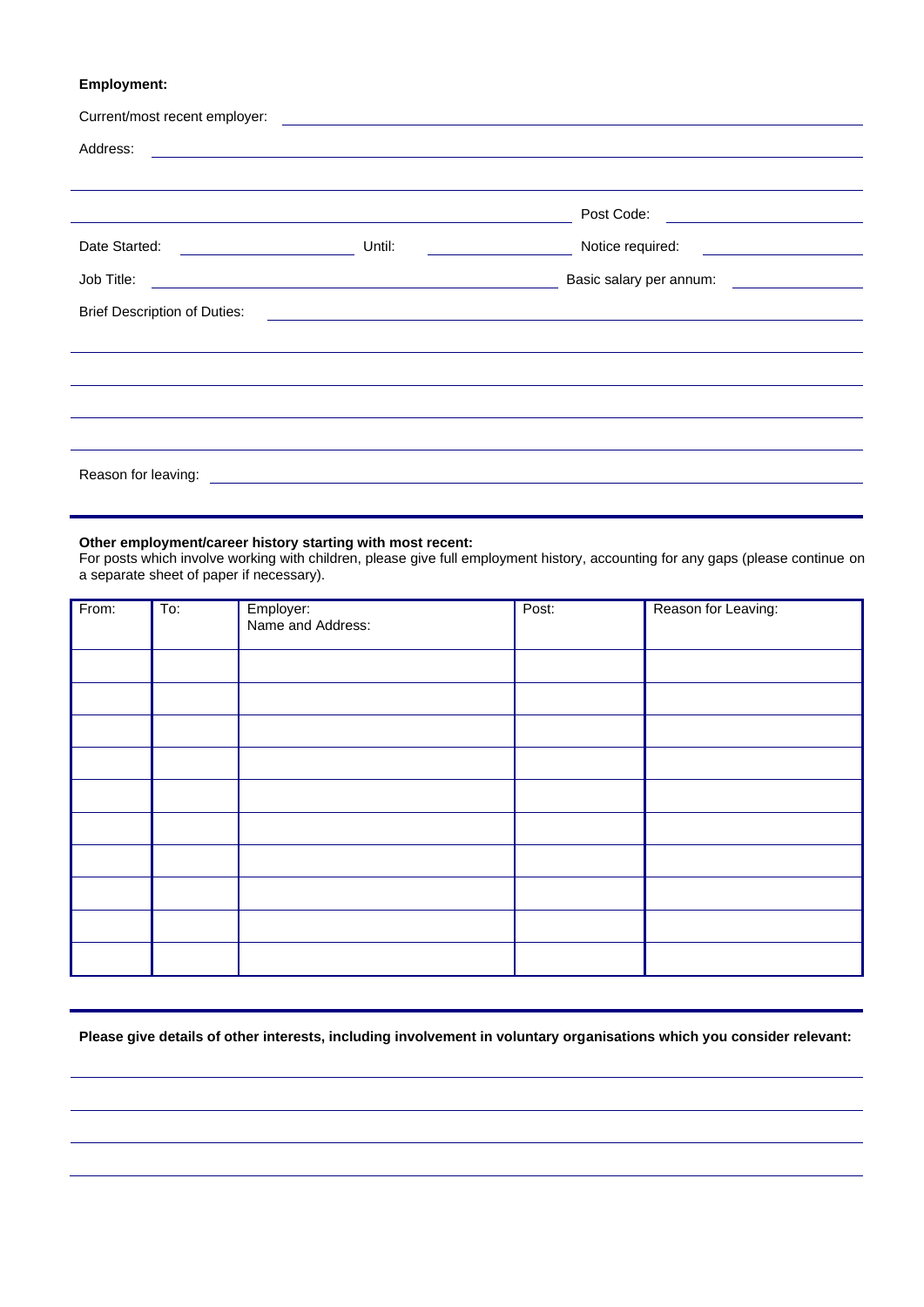# **Experience/Relevant Skills**

Having read the job description and person specification, please state how your experience and achievements to date would make you a suitable candidate for this post. If you need to continue beyond these pages of the form please use the same size white paper.

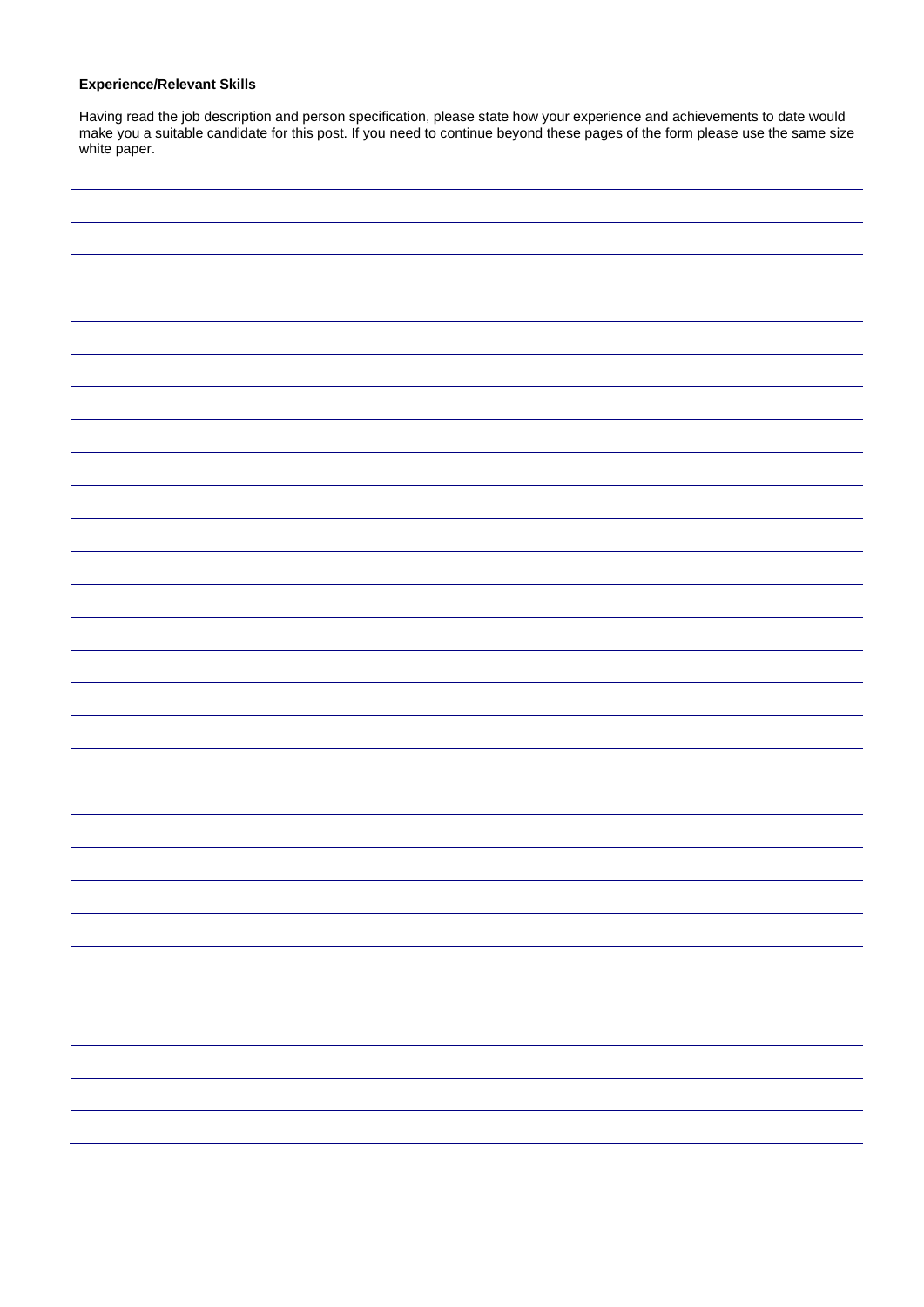#### **Declaration**

Any of the above particulars may be subject to check. I understand that any false, inaccurate or incomplete information could result in dismissal, disciplinary action or a withdrawal of any offer of employment.

I declare that the information given on this form is to the best of my knowledge correct and complete and can be treated as part of any subsequent contact of employment.

I understand that the Pre-school may process, by means of a computer database or otherwise, any information which I provide to it, for the purpose of employment with the Pre-school.

Signature: Date:

Please return via email or in an A4 sized envelope marked 'CONFIDENTIAL'; to:

| Pre-school | Name: | Mrs Debbie Gibson,                         |
|------------|-------|--------------------------------------------|
|            |       | <b>Address:</b> Blackberry Lane Pre-School |
|            |       | Edinburgh Close                            |
|            |       | Cowes, Isle of Wight, PO31 8HF             |
|            |       |                                            |